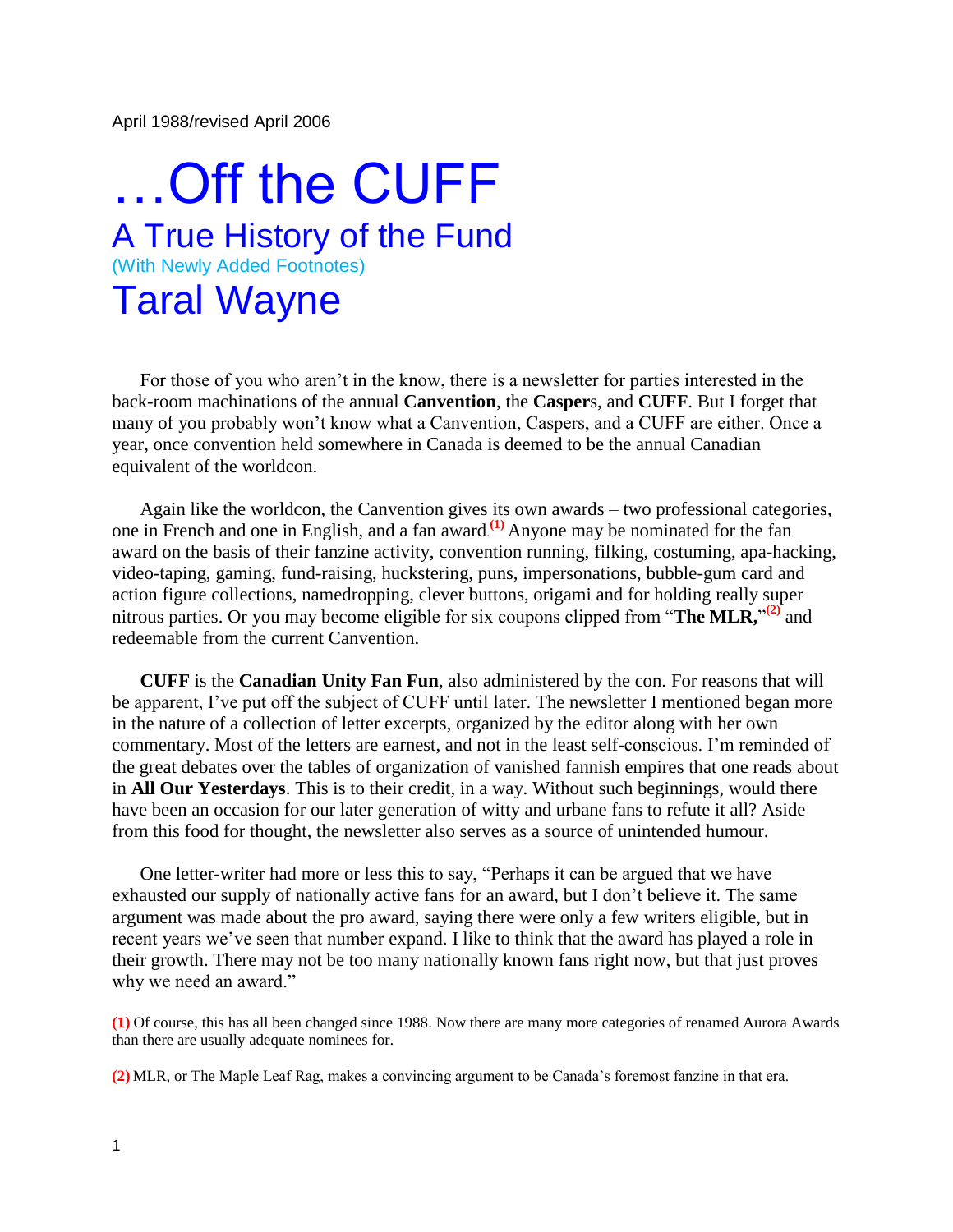At first this just seemed like specious reasoning. Putting the cart before the horse. But before I could commit myself to print I had second thoughts. What do I know about the real motives of professional writers? Suppose I'm wrong, and they do write principally for the egoboo, and that, with the simple legerdemain of a new award, an entire generation of new writers can be created where none existed before? The only way to check was to ask a writer. Fortunately I had one at hand, Bob Wilson. He was just one of the fans I grew up with in the 70's, but of late he's also **Robert C. Wilson**, the author of **The Hidden Place** and of **Memory Wire. (3)** I phoned him up immediately.

 "Bob, " I said, "How is it I've known you for many years, and all this time you've been allowing me to believe you had been writing because you'd always wanted to write science fiction, and because there were people who aid you money for it? You've been misleading me. Your real motive all along was to win a Casper."

 "Yes, I'm afraid it's true. I knew what friends thought about the Caspers, and didn't want to look foolish to them. All this time I've been keeping the real reason for my writing to myself." "Foolish? Why would we think that? Why, you've been fiendishly clever. Imagine the genius behind conceiving an ambition to win a Casper, years before the thing was even invented! Why you deserve the award just for that**."(4)**

 "Gosh. If only I'd known how you'd react, I might have spared myself years of humiliation and self-doubt. Now that I've been nominated, do you think I should make my current ambition known?"

"By all means. But what ambition could top a Casper nomination?"

"I want to go down in history as the **Boswell of Canadian SF**."

"That's already taken, I think."**(5)**

Uh-oh... But maybe it's just as well. I was running out of ideas anyway."

 Not long after I hung up I began to think maybe he'd been pulling my leg. I seemed to recall that Bob had once told me that the real reason he was writing science fiction was because he couldn't write for fanzines.

 To return to the subject of **CUFF**, we have to go back several years. At the time, I was working on a small, book-oriented and sometimes-fannish convention called **Torque**. Bob Webber had the spur of the moment idea of a Canadian fan fund. He called it the **Canadian Unity Fan Fund** at first, but later thought it over and realized that there was room for improvement. **COFF**, the Canadian Overland Fan Fund never caught on however.

**(3)** And as of 2006, ten other novels (including Darwinia, Blind Lake, and this year's Hugo nominated Spin).

**(4)** And as a matter of fact, he did win a Casper, now known as the Aurora. But not for any good reason… some minor detail about a novel or story he'd written.

**(5)** Taken by John Robert Colombo, who for a number of years was… well… the Boswell of Canadian Science Fiction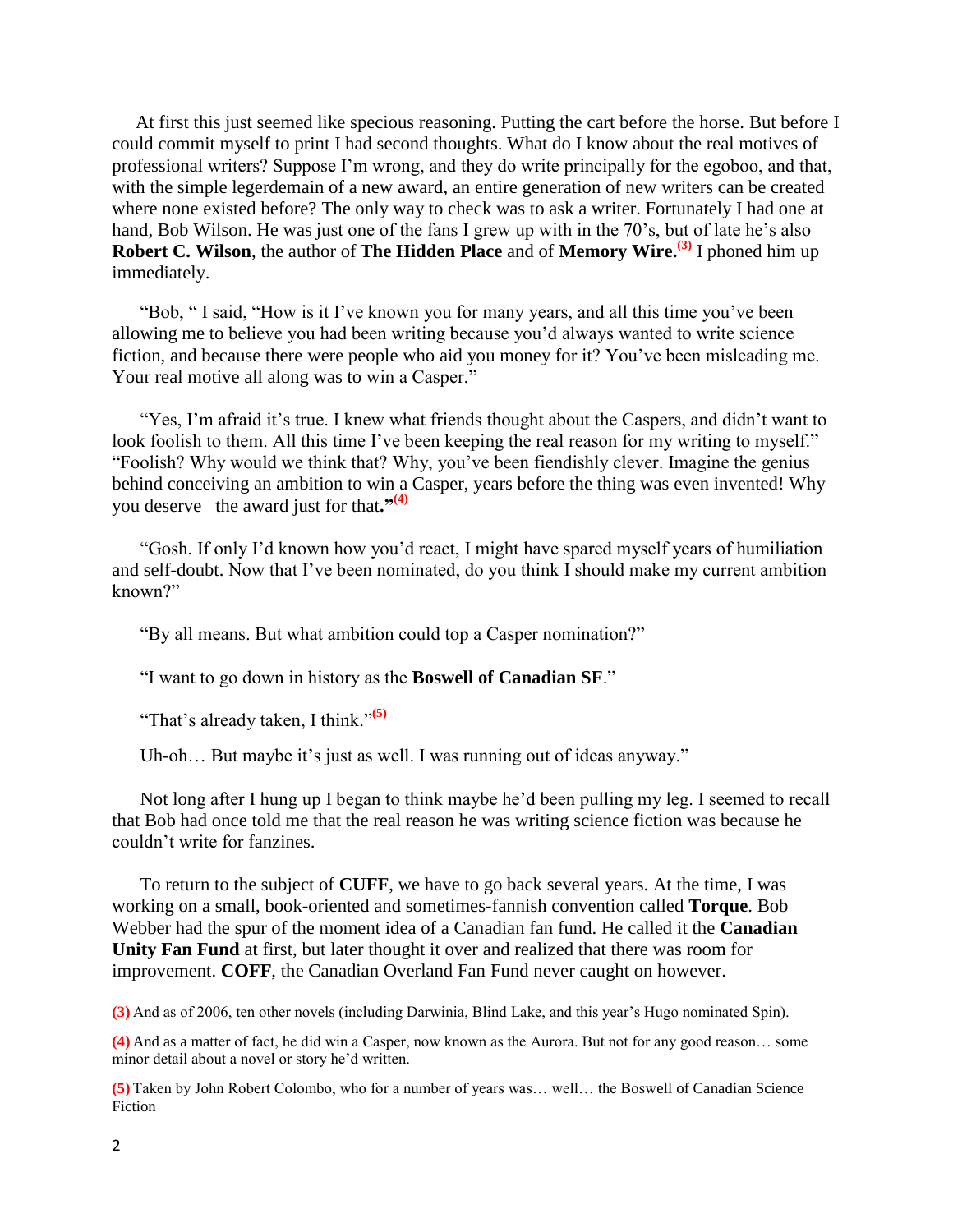WebBob kicked in \$25 to get whatever-it-was-called started. He talked the local club into another \$25, and Torque was set to hand over the entire fortune to the first official winner.

 WebBob not only put up half the money, he wrote the rules, and picked the winner as well. "In recognition of his great contributions to Canadian fandom," he explained the club newsletter, Bob awarded the fund to **Robert Runté**. In a moment of candour Bob was later heard to say, "who else was there west of Humberside Collegiate in 1981?" **(6)**

 It would have been like that too; only history had other plans. Runté had some trifling little obligation to attend to, his thesis or job or some such unimportant detail. He couldn't make it. The money was given to **Mike Hall** instead, who'd driven all the way to Toronto from Edmonton, and probably deserved the fifty bucks and the handshake on just that account.

 Some years go uneventfully by. CUFF had been laid to rest by that great leveller in fandom, apathy. Until one day someone thinks, "no one seems much interested in travelling to far-away Canadian conventions." Following the incontestable logic of the fan award, it was obvious that there needed to be a fan fund as well. It is directly attributable to this line of reasoning that CUFF went on to the humiliation of 1987.

 Although it was not noticed at the time, the second campaign began inauspiciously. A nomination form was produced which, among other things, gave a brief history of the fund. In crediting the originator, Webber was spelled W-I-L-S-O-N. I'm tempted to blame Mike Glicksohn<sup>(7)</sup> for this, but since two wrongs never make a right, I'll resist the impulse. The ballot was otherwise impeccable, and efficiently distributed.

 However, that was the last anyone heard from CUFF that year. **Canvention 7**, **Ad Astra**, came and went without a word about the nominees. No final ballot ever appeared. There was no winner. And no explanation of the missing fund until there had been so much bellyaching that there was finally a public accounting. Speculation had been rife, and particularly irresponsible up to that point. One theory I liked was that **Mike Wallis** and the Toronto concom were held hostage by a Winnipeg in '90" terrorist squad, to prevent a competing worldcon bid. The actual answer turned out to be rather simple, though. And I imagine the Canventon had been a little red in the face.

No one had been nominated. Therefore there'd been no race.

 To be sure, a few ballots had been sent in. But not one of the names on the ballots could fulfill the requirement of three nominations from his or her region, and two from the other. Apparently no fan in Canada was known by as many as two other fans nation-wide. Or, putting it kindly, it seemed that no one was thought well enough by more than two fans from one end of the country to the other.

**(6)** Make note of this for future Trivia contests! Humberside Collegiate is the high school where Mike Glicksohn has taught math for many more years than there are issues of Energumen.

**(7)** To be honest, I don't remember why I wrote that. Most likely, though, Mike was the one who typed the form and made the mistake. It was natural enough, as Mike knew neither Bob especially well and wasn't in on the original brainstorming that created the fund.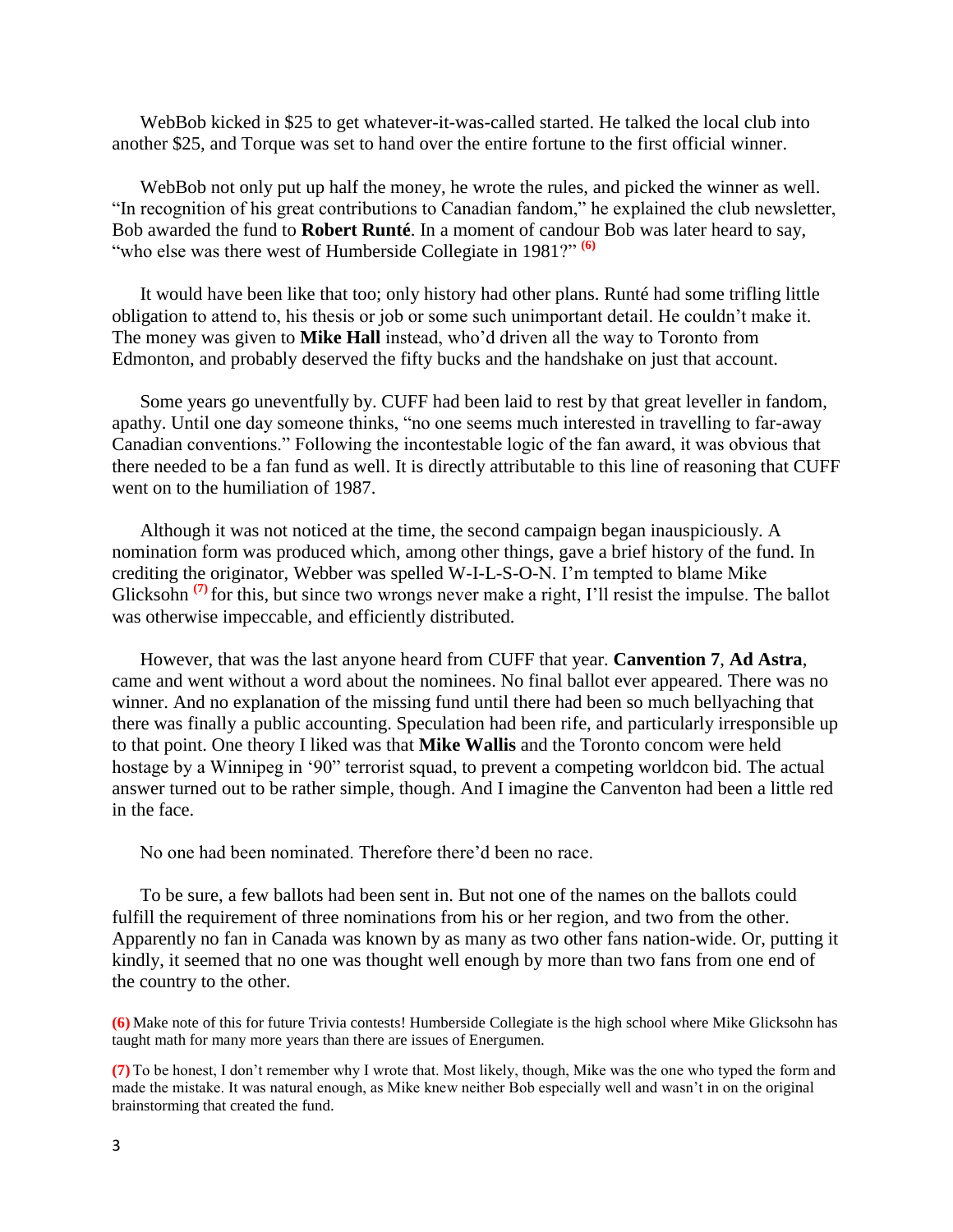Fortunately, other explanations were sought, and found. It wasn't the lack of well-known fans that was to blame, but a lack of interest in remote events and personalities on the part of the rank and file fan.

 After all, wasn't that the rationale for the need of a fan fund? Although this explained everything, it still left the central problem – how to make a fund work in the conditions that made it necessary? The solution was felt to be more promotion. The idea was that, even if they didn't care, you could talk people into anything if you talked loud enough, long enough, and often enough. Would it work? Did it work?

 I'm happy to announce that I'm the living dis-proof. After a dedicated twelve-month campaign for **CUFF '88**, the powers-that-be arrived at precisely the same impasse as last year. There were no nominees meeting any requirements whatsoever. The self-appointed factotum of the unofficial standing Canvention and Casper committee was **Fran Skene**. Fran also published the committee's newsletter. **(8)**

 And Fran had all but instructed her select peers who and how to nominate in '88. You'd think it would be enough, but only two weeks before the deadline for nominations, there still weren't any. Word went around that *If Something Wasn't Done*, she'd close the fund down for another year.

 So much for the open, above-board, democratic way of running a fan fund. If that wouldn't work, well, there was always the closed-door, smoke-filled room full of **SMOF**'s<sup>(9)</sup> approach. In the original tradition of 1981, CUFF was fixed. Here I am, ladies and gentlefen, this year's er… "winner", quote unquote. Once again, there was no final ballot, no candidates, nor a vote. But by god you've got a winner whether you want one or not. **(10)**

 I heard someone out there mutter under his breath, "ohmigod, what about his bloody integrity?" I resisted, I swear it. When the whispering campaign for my nomination started, I turned a deaf ear. When people asked me if I wanted to be nominated, I said I was above politicking for egoboo, and they would have to act as they saw fit. When Fran wrote to tell me that the fate of CUFF was in my hands, to choose to run or let it die for another year, I was fraught with indecision. I took my quandary to the phone. One after the other, people I talked to said, "Go for it"!

"Who else is there?" said **Glicksohn**.

 "You've got our nominations", said **Toolis** and **Skeet**. Oh hell, I could even count on my old archenemy, **Jo McBride**. Next thing I knew people were congratulating me for winning CUFF.

"Haven't you heard yet?" they said.

**(8)** Casperapa.

**(9)** SMOF – Secret Master of Fandom. Also Small Minded Old Fart.

**(10)** Reminds you of the recent election and our currentt Prime Minister, does it not